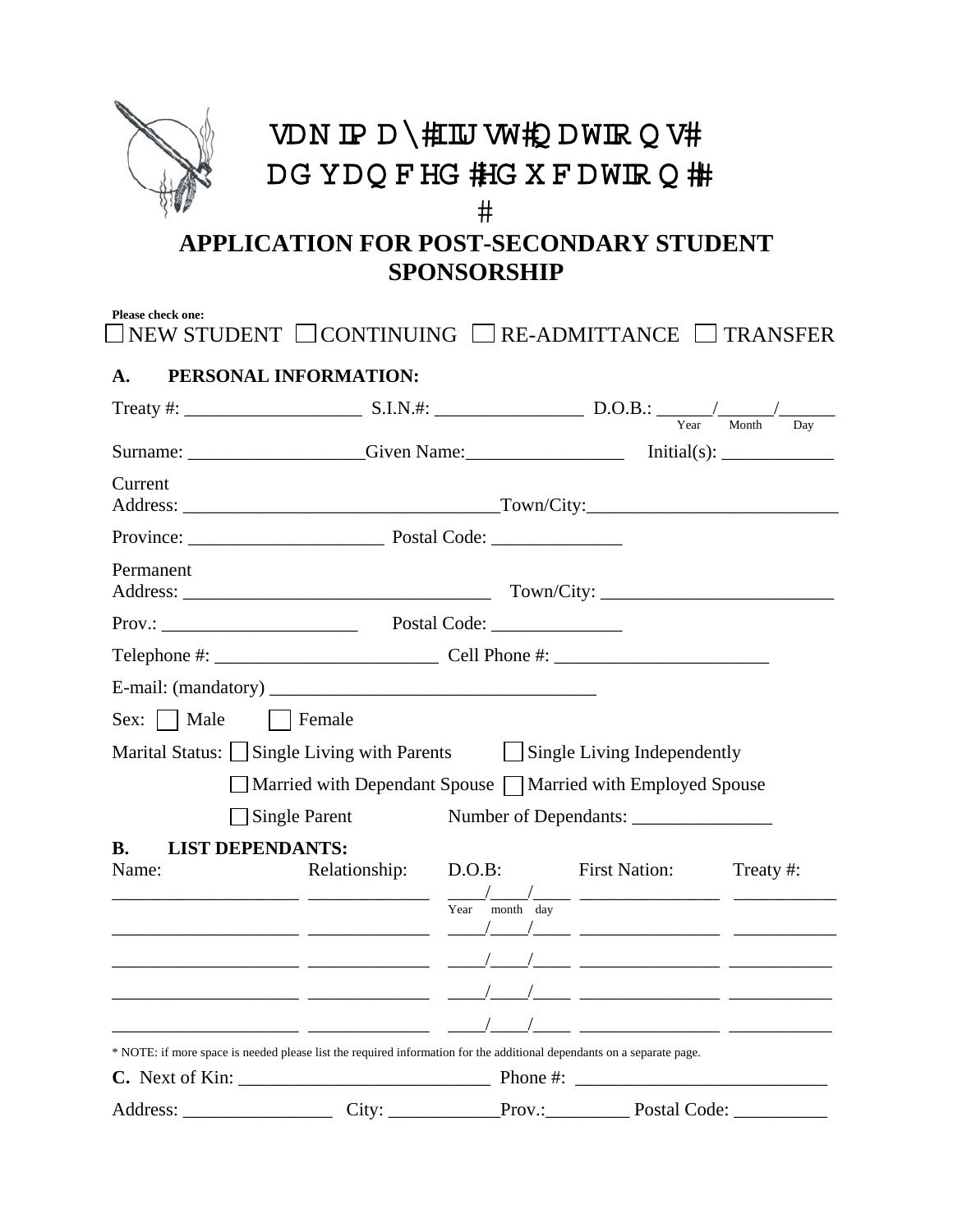## **D. EDUCATION HISTORY:**

|            | <b>Institution Name:</b> | Location: | Program   |    | Year      | Diploma Certificate |  |
|------------|--------------------------|-----------|-----------|----|-----------|---------------------|--|
|            |                          |           | Completed |    | Completed | And/or Degrees      |  |
|            |                          |           | Yes       | No |           |                     |  |
| Elementary |                          |           |           |    |           |                     |  |
| Secondary  |                          |           |           |    |           |                     |  |
| Technical  |                          |           |           |    |           |                     |  |
| University |                          |           |           |    |           |                     |  |
| Other      |                          |           |           |    |           |                     |  |
| (specify)  |                          |           |           |    |           |                     |  |

## **E. EDUCATION PLAN:**

| <b>CATEGORY:</b>      | <b>TECHNICAL</b>                                   | UNIVERSITY                      |                  | <b>OTHER</b>                                                          |
|-----------------------|----------------------------------------------------|---------------------------------|------------------|-----------------------------------------------------------------------|
| <b>STATUS:</b>        | <b>PART TIME</b>                                   |                                 | $\Box$ FULL TIME |                                                                       |
| TYPE:                 | <b>CERTIFICATE</b>                                 |                                 | <b>DIPLOMA</b>   | <b>BACHELOR</b>                                                       |
|                       |                                                    | POST-GRADUATE DIPLOMA □ MASTERS |                  | <b>PHD</b>                                                            |
|                       |                                                    |                                 |                  |                                                                       |
|                       |                                                    |                                 |                  |                                                                       |
|                       | PHONE #: $\frac{1}{2}$ FAX #: $\frac{1}{2}$ FAX #: |                                 |                  |                                                                       |
|                       |                                                    |                                 |                  | LENGTH OF PROGRAM:                                                    |
|                       |                                                    |                                 |                  | DATE OF GRADUATION: _______________                                   |
|                       | Please specify Fall, Winter, Spring or Summer      | YEAR                            | MONTH DAY        | EFFECTIVE PERIOD: FROM: $\sqrt{2}$ TO $\sqrt{2}$<br>YEAR<br>MONTH DAY |
| Applicant's signature |                                                    |                                 | Date             |                                                                       |

If you require assistance completing the form please call the Post-Secondary Office at (306) 697-2831 Ext. 114. Remember your signature and the date of application are required. Completed applications can be faxed to (306) 697-3565, or e-mailed to postsec@sakimay.ca, or mailed to: Sakimay First Nations, Advanced Education, P.O. Box 339, Grenfell, Saskatchewan, S0G 2B0.

**Please attach Institutions' letter of acceptance, class list for the application term and transcripts/marks from previous course or term.** 

## **ANNUAL DEADLINE DATES TO REMEMBER:**

## **FALL SEMESTER DEADLINE - JUNE 30TH WINTER SEMESTER DEADLINE - OCTOBER 31ST SPRING AND SUMMER DEADLINE - FEBRUARY 28TH Students must reapply prior to deadline dates every semester.**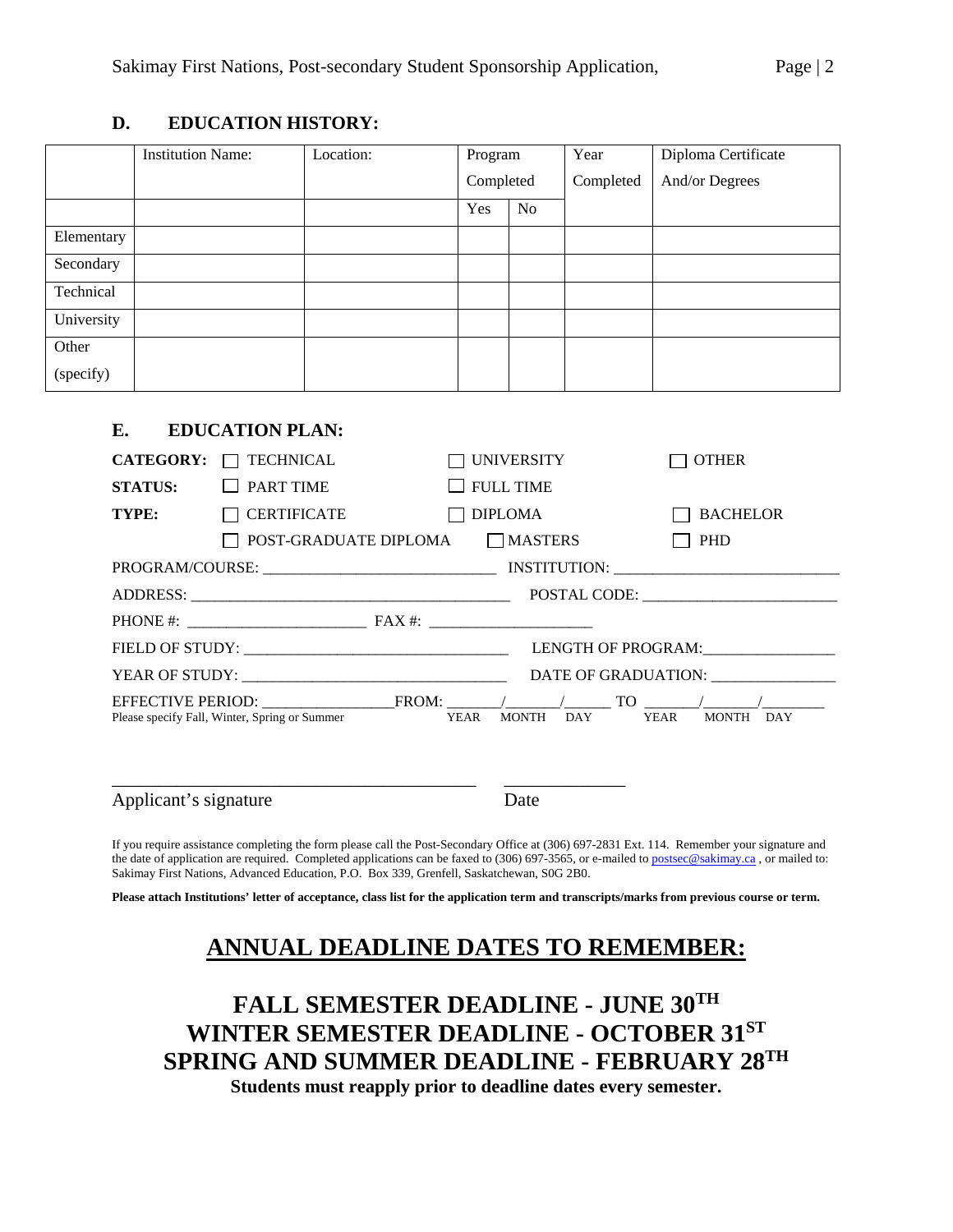# **AUTHORIZATION FOR THE RELEASE OF INFORMATION**

To Whom It May Concern:

|                                                                                               | student identification number |  |  |  |
|-----------------------------------------------------------------------------------------------|-------------------------------|--|--|--|
| authorize the Advanced Education Department, Sakimay First Nations, to have access to         |                               |  |  |  |
| information regarding my academic records, attendance records and any other information they  |                               |  |  |  |
| may require to justify continued financial support. This authorization includes the access of |                               |  |  |  |
| information using my student password to access my account at the Institution's website.      |                               |  |  |  |

|       | Institution Name: |
|-------|-------------------|
|       |                   |
|       |                   |
|       | (please print)    |
|       |                   |
|       |                   |
| Date: |                   |

**All information will be kept confidential by Sakimays First Nation Advanced Education Department.**